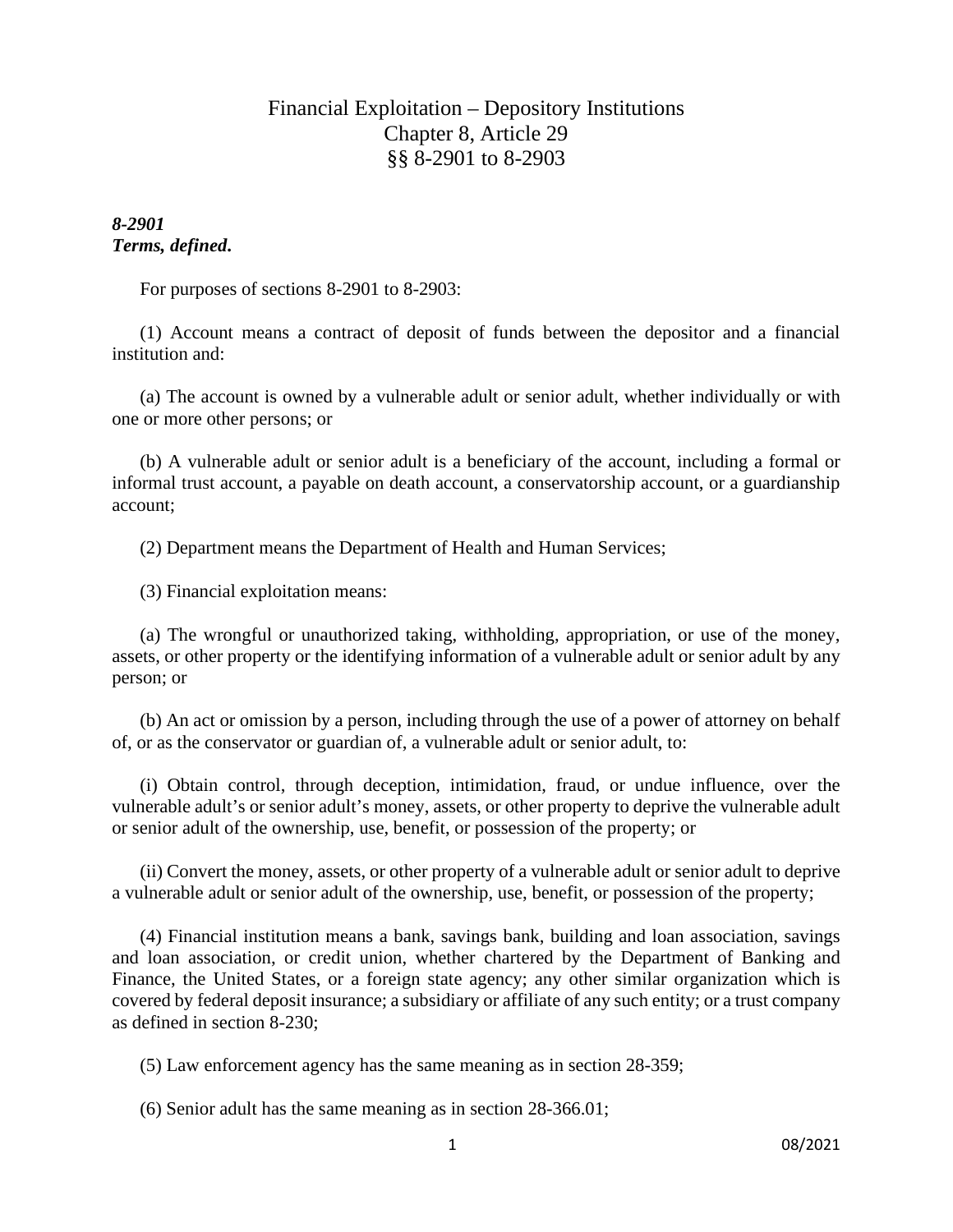(7) Transaction means any of the following as applicable to services provided by a financial institution:

(a) A transfer or request to transfer or disburse funds or assets in an account;

(b) A request to initiate a wire transfer, initiate an automated clearinghouse transfer, or issue a money order, cashier's check, or official check;

(c) A request to negotiate a check or other negotiable instrument;

(d) A request to change the ownership of, or access to, an account;

(e) A request for a loan, guarantee of a loan, extension of credit, or draw on a line of credit;

(f) A request to encumber any movable or immovable property, including real property, personal property, or fixtures; and

(g) A request to designate or change the designation of beneficiaries to receive any property, benefit, or contract right for a vulnerable adult or senior adult at death; and

(8) Vulnerable adult has the same meaning as in section 28-371.

### **Last amended:**

 $\sim$  Cum. Supp. 2020

## *8-2902 Legislative Intent.*

(1) It is the intent of the Legislature to provide legal protection to financial institutions so that they have the discretion to take action to assist in detecting and preventing financial exploitation.

(2) The Legislature recognizes that financial institutions are in a unique position to potentially discover financial exploitation when conducting transactions on behalf of and at the request of their customers.

(3) The Legislature recognizes that financial institutions have duties imposed by contract and duties imposed by both federal and state law to conduct transactions requested by their customers faithfully and timely in accordance with the customer's instructions.

(4) The Legislature recognizes that financial institutions do not have a duty to contravene the valid instructions of their customers and nothing in sections 8-2901 to 8-2903 creates such a duty.

## **Last amended:**

 $\sim$  Cum. Supp. 2020

### *8-2903*

*Financial exploitation of a vulnerable adult or senior adult; financial institution; authority to delay, refuse, or prevent certain activity; expiration; effect; immunity.*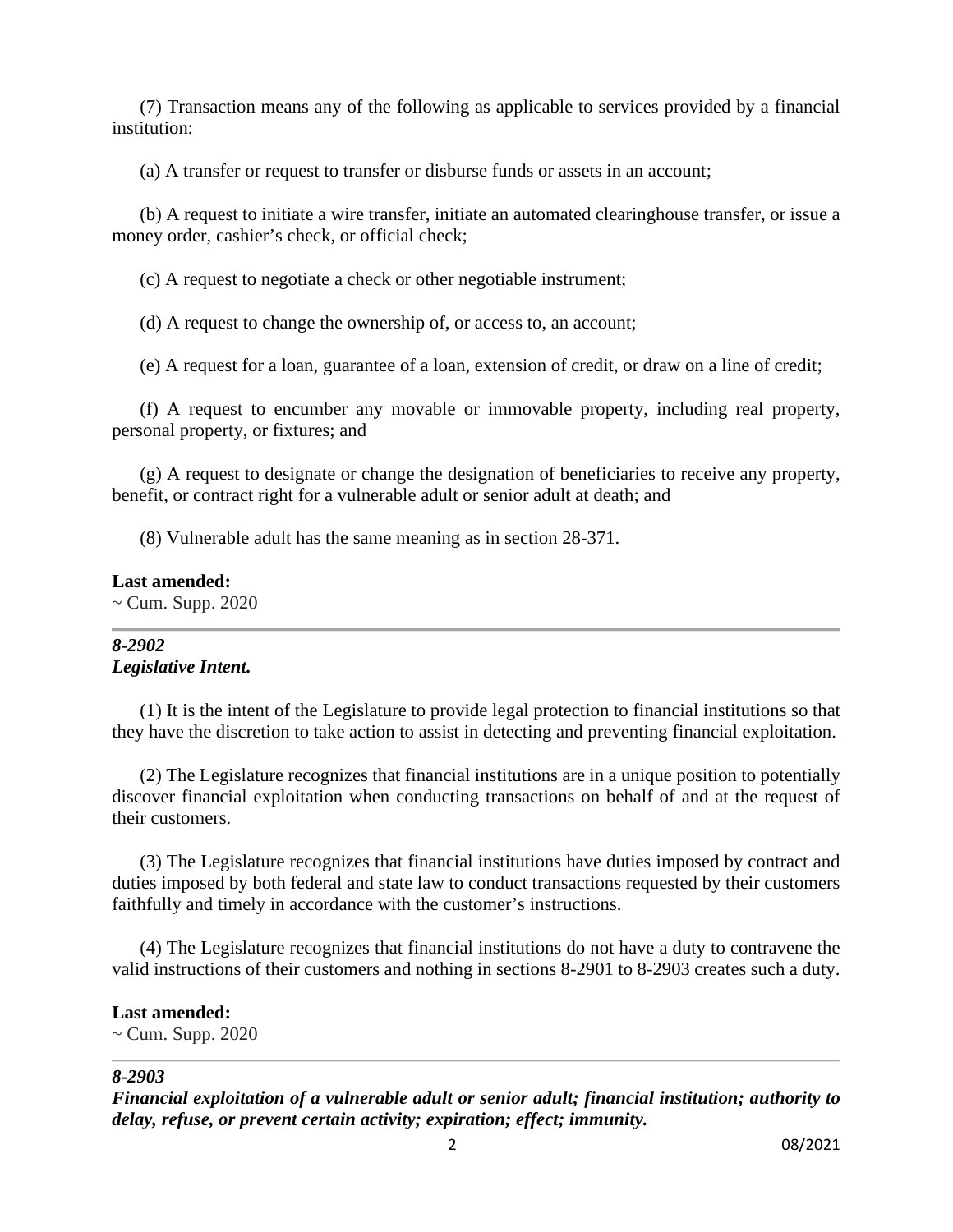(1) When a financial institution, or an employee of a financial institution, reasonably believes, or has received information from the department or a law enforcement agency demonstrating that it is reasonable to believe, that financial exploitation of a vulnerable adult or senior adult may have occurred, may have been attempted, is occurring, or is being attempted, the financial institution may, but is not required to:

(a) Delay or refuse a transaction with or involving the vulnerable adult or senior adult;

(b) Delay or refuse to permit the withdrawal or disbursement of funds contained in the vulnerable adult's or senior adult's account;

(c) Prevent a change in ownership of the vulnerable adult's or senior adult's account;

(d) Prevent a transfer of funds from the vulnerable adult's or senior adult's account to an account owned wholly or partially by another person;

(e) Refuse to comply with instructions given to the financial institution by an agent or a person acting for or with an agent under a power of attorney signed or purported to have been signed by the vulnerable adult or senior adult; or

(f) Prevent the designation or change the designation of beneficiaries to receive any property, benefit, or contract rights for a vulnerable adult or senior adult at death.

(2) A financial institution is not required to act under subsection (1) of this section when provided with information alleging that financial exploitation may have occurred, may have been attempted, is occurring, or is being attempted, but may use the financial institution's discretion to determine whether or not to act under subsection (1) of this section based on the information available to the financial institution at the time.

(3)(a)(i) A financial institution may notify any third party reasonably associated with a vulnerable adult or senior adult if the financial institution reasonably believes that the financial exploitation of a vulnerable adult or senior adult may have occurred, may have been attempted, is occurring, or is being attempted.

(ii) A third party reasonably associated with a vulnerable adult or senior adult includes, but is not limited to, the following: (A) A parent, spouse, adult child, sibling, or other known family member or close associate of a vulnerable adult or senior adult; (B) an authorized contact provided by a vulnerable adult or senior adult to the financial institution; (C) a co-owner, additional authorized signatory, or beneficiary on a vulnerable adult's or a senior adult's account; (D) an attorney in fact, trustee, conservator, guardian, or other fiduciary who has been selected by a vulnerable adult or senior adult, a court, or a third party to manage some or all of the financial affairs of the vulnerable adult or senior adult; and (E) an attorney known to represent or have represented the vulnerable adult or senior adult.

(b) A financial institution may choose not to notify any third party reasonably associated with a vulnerable adult or senior adult of suspected financial exploitation of the vulnerable adult or senior adult if the financial institution reasonably believes the third party is, may be, or may have been engaged in the financial exploitation of the vulnerable adult or senior adult or if requested to